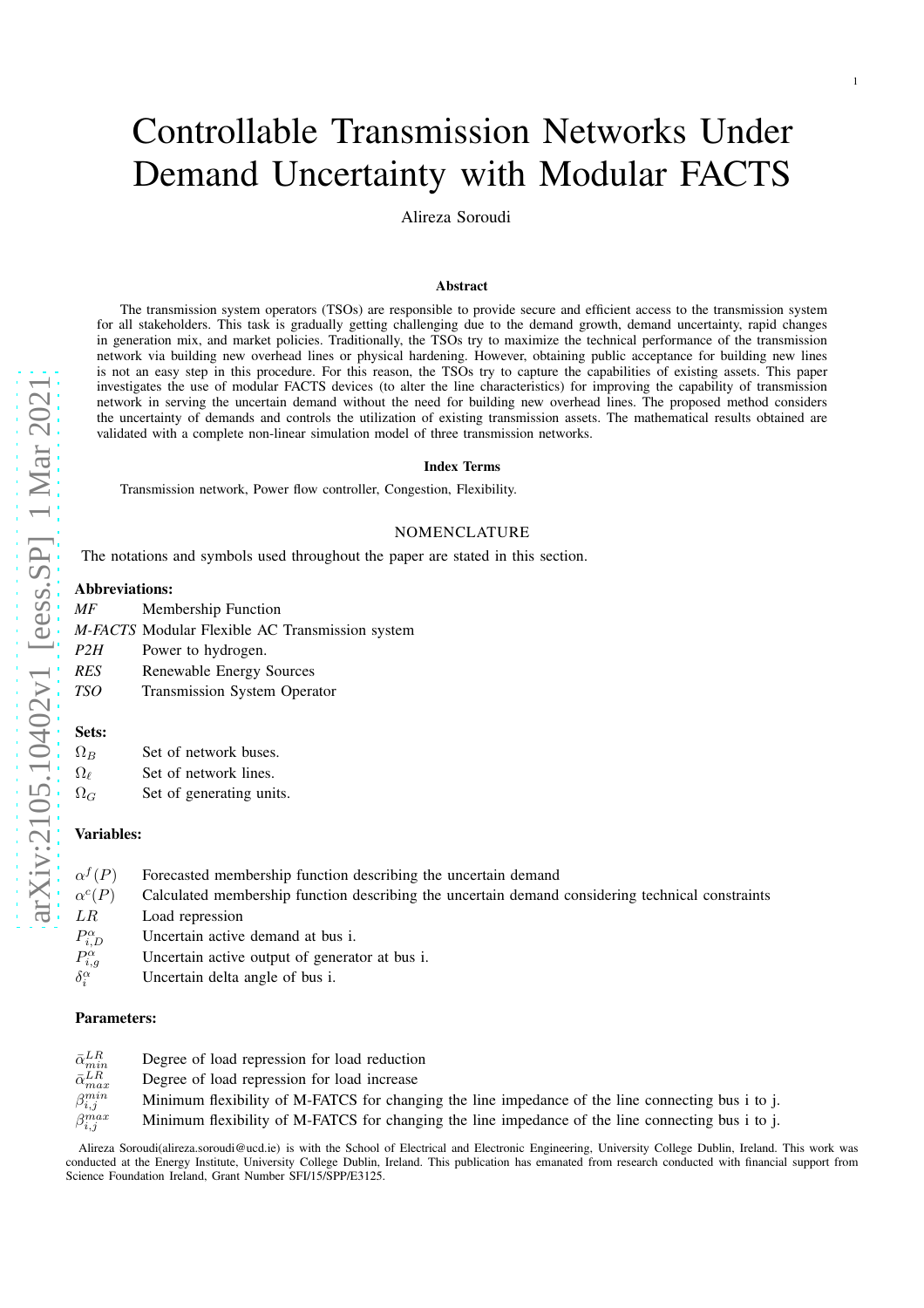| $P_{i,g}^{min}$                                    | Minimum operating limit of the generator connected to bus i. |
|----------------------------------------------------|--------------------------------------------------------------|
| $P_{i,g}^{max}$                                    | Maximum operating limit of the generator connected to bus i. |
|                                                    | Predicted active demand at bus i.                            |
| $\bar{P}^{\alpha}_{i,D}\ \check{P}^{\alpha}_{i,D}$ | Predicted lower bound active demand at bus i.                |
| $\hat{P}^{\alpha}_{i,D}$                           | Predicted upper bound active demand at bus i.                |
| $B_{i,j}$                                          | Susceptance of the line connecting bus i to j.               |
| $P_{i,j}^{lim}$                                    | Thermal limit of line connecting bus i to j.                 |
| $\bar{\tau}$                                       | Total available M-FACTS flexibility.                         |
| $w_i$                                              | Weight factor indicating the importance of demand at bus i.  |

## I. INTRODUCTION

# *A. Motivations*

 $\mathbf{\bar{T}}$ HE role of transmission system operator is to keep the security and efficiency of the transmission network. The resilient transmission network should be able to deal with high impact low probability events [1]. The events can be named as natural disasters, cyber-attacks [2], physical attacks, simultaneous multiple component outages and etc. Another event that has the potential to cause cascading outages is transmission line overloading. In case, the throughput of a line is beyond the seasonal thermal limits then the protection system might cause an outage of this line and naturally the flow will be transferred to other parallel paths (if they exist). Another solution might be load shedding to alleviate the line's power flow. However, it is not a desirable or cheap solution for the customers. The adequacy of the transmission network in supplying the demand can be affected by different factors such as line impedance, thermal capacity, and network topology. Building new overhead lines (to address these problems) usually provokes the protest of residents mainly due to the land-use conflicts, noise, aesthetic concerns, and safety issues [3].

TSO should be able to efficiently use the existing assets to ensure the ability of the transmission system to meet reasonable demands [4], [5]. Some important factors should be taken in to account namely, the ideal solution should be rapidly applicable, capable of dealing with uncertainties [6], and finally, community acceptance. The Modular Flexible AC Transmission System (M-FACTS) devices can improve asset utilization and relieving the technical constraints by controlling the power flow in the transmission system [7]. The M-FACTS [8] are modular units that can be installed on some transmission lines and they are capable of pushing the power from heavily loaded lines to lightly loaded lines in the inductive mode of operation. In capacitive mode, the M-FACTS (installed on less loaded lines) will absorb the power from other lines. The M-FACTS devices have some advantages over the FACTS devices such as fast installation, redeployment possibility, and more flexibility for changing the line impedance [9].

#### *B. Literature review*

The M-FACTS have been studied in different power system contexts. For example,

- Cyber-Security constrained Placement of FACTS Devices [10] based on topological characteristics of the underlying physical graphs of transmission networks.
- Resolving intact and post-contingency overloading [11] using a DC-OPF and Power Transfer Distribution Factors.
- Power quality enhancement in presence of RES technologies [12]
- Detecting False Data Injection Attacks on Power Grid State Estimation [13].
- Phase current balancing [14] using the existing logistics infrastructure [15]. This industrial project assessed the impact of M-FACTS on the 63-kV grid along with the Wi-Fi communication system between the onsite modules and a 3G network linking the site to a web-hosted platform installed in regional control centers.
- Improving the sustainability of new designs and components installed on the grid [16]
- Transient stability improvement [17] by increasing the fault clearance time and finding the optimal settings of M-FACTS.
- Defending against False Data Injection Attacks [18]. This reference provided a trade-off between loss minimization and improving the defense strategy.
- Reliability improvement of power system [19] using a heuristic method (PSO) linked with industrial package PSSE..
- Active loss minimization using PSO method. [20]
- Some factors should be considered to decide about the optimal allocation of M-FACTS in transmission network such as:
- Mechanical strength of the line which is going to host the M-FACTS. The weight of the modular units should be tolerated by the cables and towers.
- There should be at least one parallel path to push/pull power to/from that path.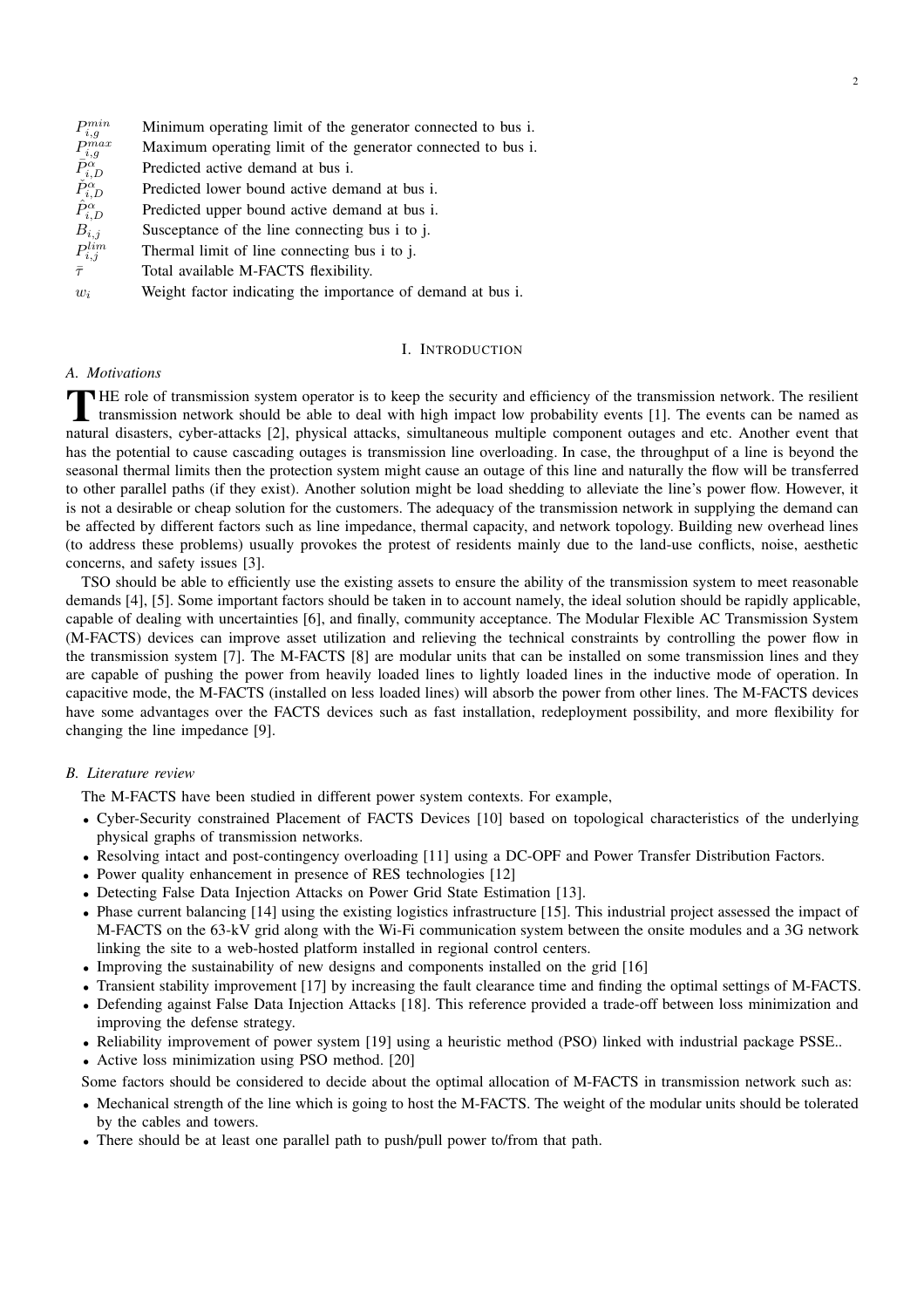- The number of hours as well as the magnitude of risk that can be resolved using M-FACTS should be calculated. For example, if the impact of M-FACTS is reducing 1% of overload for a limited number of hours (out of 8760 hrs) then it might not be economically viable for investment.
- If there is more than one line equipped with M-FACTS then the coordination between their actions is the key element. The central or decentralized control of these devices should be carefully controlled [21].
- The M-FACTS need a minimum current to be able to operate. This is fine with reactive mode (which is helpful for heavily loaded lines) but it might cause problems in the capacitive mode of operation.
- The optimal allocation/operation of M-FACTS is highly dependant on the input assumptions and data of the problem. For example, demand profile, network configuration, RES generation, etc.

Although the placement of Modular FACTS controllers has been widely studied in different research works, no study has considered the possible impacts of these technologies in handling the demand uncertainty and load repression concept.

# *C. Contributions*

The contributions of this work are twofold:

- Optimally allocate and operate M-FACTS devices in the transmission network. This will consider both modes of operation namely, inductive and capacitive modes. Some practical considerations are also taken into account such as eliminating the some lines locations due to practical issues such as (transformers, the poles that are not mechanically strong enough to hold M-FACTS, the lines under seasonal maintenance and etc.).
- Considering the net demand uncertainty using a fuzzy technique.

#### *D. Paper structure*

The proposed methodology is described in section II. The simulation results are provided and discussed in section III. Finally, the paper is concluded in section IV.

#### II. METHODOLOGY

The objective is to maximize the abbot of the transmission network in supplying the demand even if the precise demand is unknown. There are several techniques to model the demand uncertainty such as scenario based modeling [22] and fuzzy methods [23]. The scenario based approach requires the probability density function of the uncertain parameter but the fuzzy approach can be utilised by expert opinion. In this work, the uncertainty of demand is described using a triangle fuzzy membership function (MF) [24] as shown in Fig. 1-a and mathematically described in (1a)-(1b)  $\forall i \in \Omega_B$ , the forcasted value of  $\alpha^{f}(P)$  is described as:

$$
P_{i,D}^{\alpha} \ge \bar{P}_{i,D} - (1 - \alpha)(\bar{P}_{i,D} - \check{P}_{i,D})
$$
\n(1a)

$$
P_{i,D}^{\alpha} \le \bar{P}_{i,D} - (1 - \alpha)(\bar{P}_{i,D} - \hat{P}_{i,D})
$$
\n(1b)

 $\bar{P}_{i,D}, \hat{P}_{i,D}$  and  $\check{P}_{i,D}$  in (1a), (1b) are the forecasted, upper and lower values for power demand at  $\alpha = 0$ , respectively. Without loss of generality, the triangle MF is used in this paper. Other fuzzy membership functions can be used for describing the demand uncertainty such as trapezoidal membership functions [25].

The demand should be able to reach the limits specified in (1) (at every  $\alpha$ -cut) if the transmission network is fully adequate. The concept of load repression (LR) was proposed in [26], which uses the  $\alpha$ -cut technique [27] to specify the amount of demand that can not be served in a given bus. The total LR in the system is calculated by calculating the  $\alpha^c(P)$  as follows:

$$
\alpha^{c}(P) = \min / \max \sum_{i} w_{i} P_{i,D}^{\alpha}
$$
 (2a)

$$
P_{i,g}^{\alpha} - P_{i,D}^{\alpha} = \sum_{j} (P_{i,j}^{\alpha}) \qquad \qquad \forall i \in \Omega_B
$$
 (2b)

$$
P_{i,j}^{\alpha} = B_{i,j} (\delta_i^{\alpha} - \delta_j^{\alpha}) \qquad \qquad \forall ij \in \Omega_\ell
$$
 (2c)

$$
\lim_{i,j} \le P_{i,j}^{\alpha} \le P_{i,j}^{lim} \qquad \qquad \forall ij \in \Omega_{\ell}
$$
 (2d)

$$
P_{i,g}^{min} \le P_{i,g}^{\alpha} \le P_{i,g}^{max} \qquad \forall i \in \Omega_B, \forall g \in \Omega_G \tag{2e}
$$

Constraint (1)

 $- P$ 

The weight factors  $(w_i)$  in (2a) show the importance of each demand. These weight factors are not determined by optimization and are specified by the planner. The nodal power balance is modeled in (2b). This constraints shows how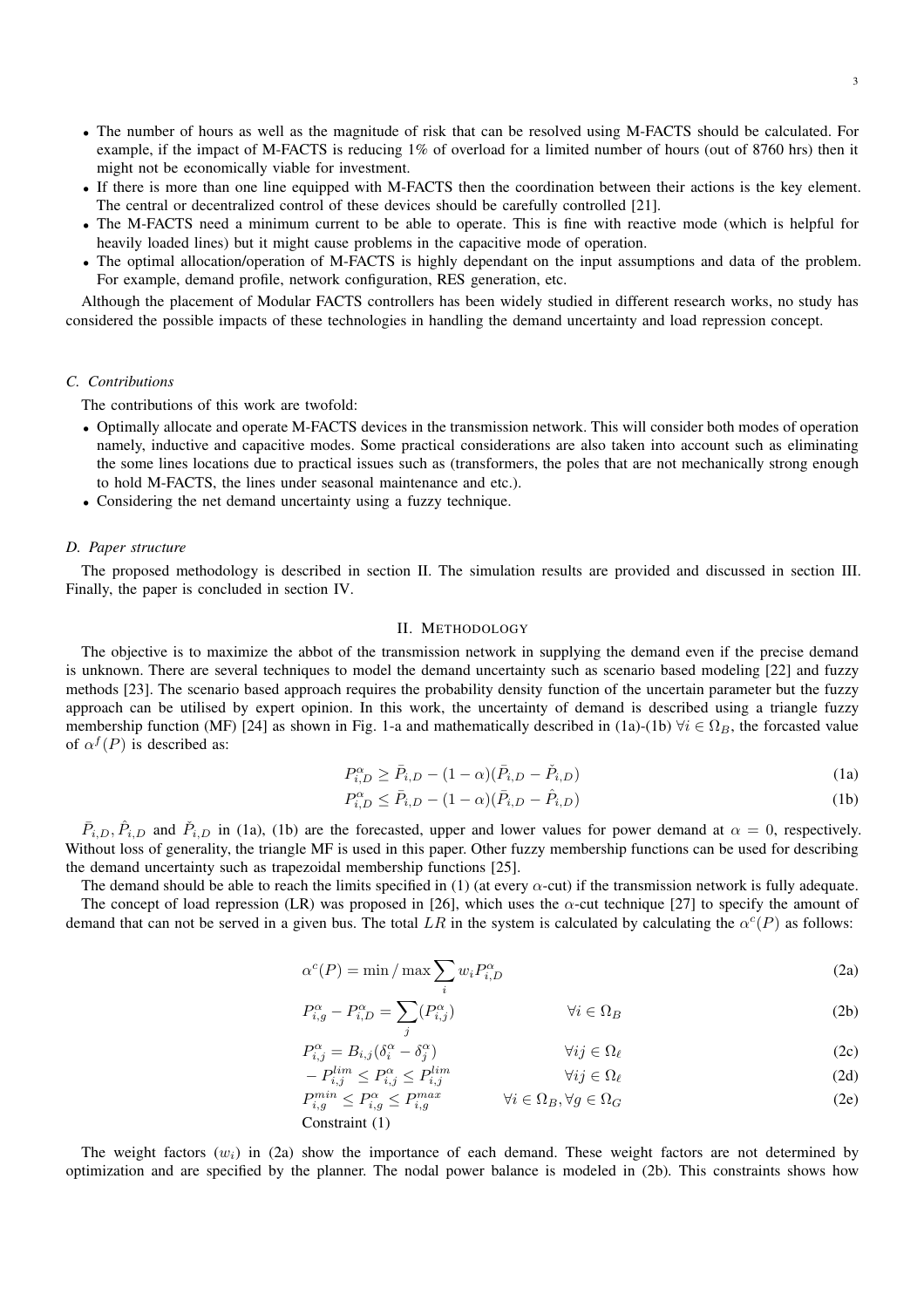

Fig. 1. The load repression concept

the level of generation, demand and power transmission should be matched. Constraint (2c) indicates how line flow from bus i to bus j is calculated at each  $\alpha$  level.

Constraint (2d) specifies the line flow limits. These limits can be static or dynamic and usually show the thermal limits of the transmission lines at a given time period. Finally, constraint (2e) ensure the generation limits. It is assumed that the on/off states of the units are predetermined using unit commitment models.

The load repression (LR) has two indices namely, severity and degree. These two concepts are explained here:

The *severity* of LR is shown in Fig.1-b (dotted area). The *degree* of LR is the maximum value of  $\alpha$  where LR does not happen. This quantity is depicted in Fig.1-b. The degree of load repression might be different for load reduction  $(\bar{\alpha}_{min}^{LR})$  and load increase ( $\bar{\alpha}_{max}^{LR}$ ). Fig.1-c indicates how  $LR$  is calculated at each  $\alpha$ -level in maximization/minimization of demand for a given bus i. Fig.1-c also demonstrates why two separate optimization (min and max) are needed in (2). Once  $(2)$  is solved then the total  $LR$  is calculated as follows:

> $LR = \int^{\hat{P}_{i,D}}$  $\int_{\check{P}_{i,D}} (\alpha^f(P) - \alpha^c(P))dP_{i,D}$  (3)

4

 $\alpha^{f}(P)$  and  $\alpha^{c}(P)$  are the forecasted MF (1) and the calculated MF ((2) or (4)), respectively. The forecasted values of demand are obtained from historic data or expert's opinion. By deploying a M-FACTS device in a given line, the line's reactance becomes a decision variable and may contribute to  $LR$  reduction if it is optimally allocated and operated. The mathematical formulation for  $LR$  calculation in presence of M-FACTS is as follows:

$$
\alpha^{c}(P) = \min / \max \sum_{i} w_{i} P_{i,D}^{\alpha}
$$
\n(4a)

$$
P_{i,g}^{\alpha} - P_{i,D}^{\alpha} = \sum_{j} (P_{i,j}^{\alpha}) \qquad \qquad \forall i \in \Omega_B
$$
 (4b)

$$
P_{i,j}^{\alpha} = (B_{i,j})(1 + \beta_{i,j})(\delta_i^{\alpha} - \delta_j^{\alpha}) \qquad \forall ij \in \Omega_\ell
$$
 (4c)

$$
\beta_{i,j}^{min} \le \beta_{i,j} \le \beta_{i,j}^{max} \qquad \qquad \forall ij \in \Omega_\ell \tag{4d}
$$

$$
-P_{i,j}^{lim} \le P_{i,j}^{\alpha} \le P_{i,j}^{lim} \qquad \forall ij \in \Omega_{\ell}
$$
\n
$$
P_{i,j}^{min} < P_{i,j}^{\alpha} < P_{i,j}^{\max} \qquad \forall i \in \Omega_{\Gamma} \ \forall a \in \Omega_{\Gamma} \qquad (4\epsilon)
$$
\n
$$
(4\epsilon)
$$
\n
$$
(4\epsilon)
$$
\n
$$
(4\epsilon)
$$

$$
P_{i,g}^{mn} \le P_{i,g}^{\alpha} \le P_{i,g}^{max} \qquad \forall i \in \Omega_B, \forall g \in \Omega_G
$$
\nConstant (1)

The value of  $\beta_{i,j}$  in (4c) shows that how much change in the susceptance of the line between bus i and j  $(B_{i,j})$  is going to happen (M-FACTS flexibility). The reactance variation is limited to the characteristics of the M-FACTS device  $(\beta_{i,j}^{min/max})$ . If it is pure capacitive then  $\beta_{i,j}^{min} = 0$  and  $\beta_{i,j}^{max} \ge 0$ . Alternatively, if it is working in inductive mode then  $\beta_{i,j}^{min} \le 0$  and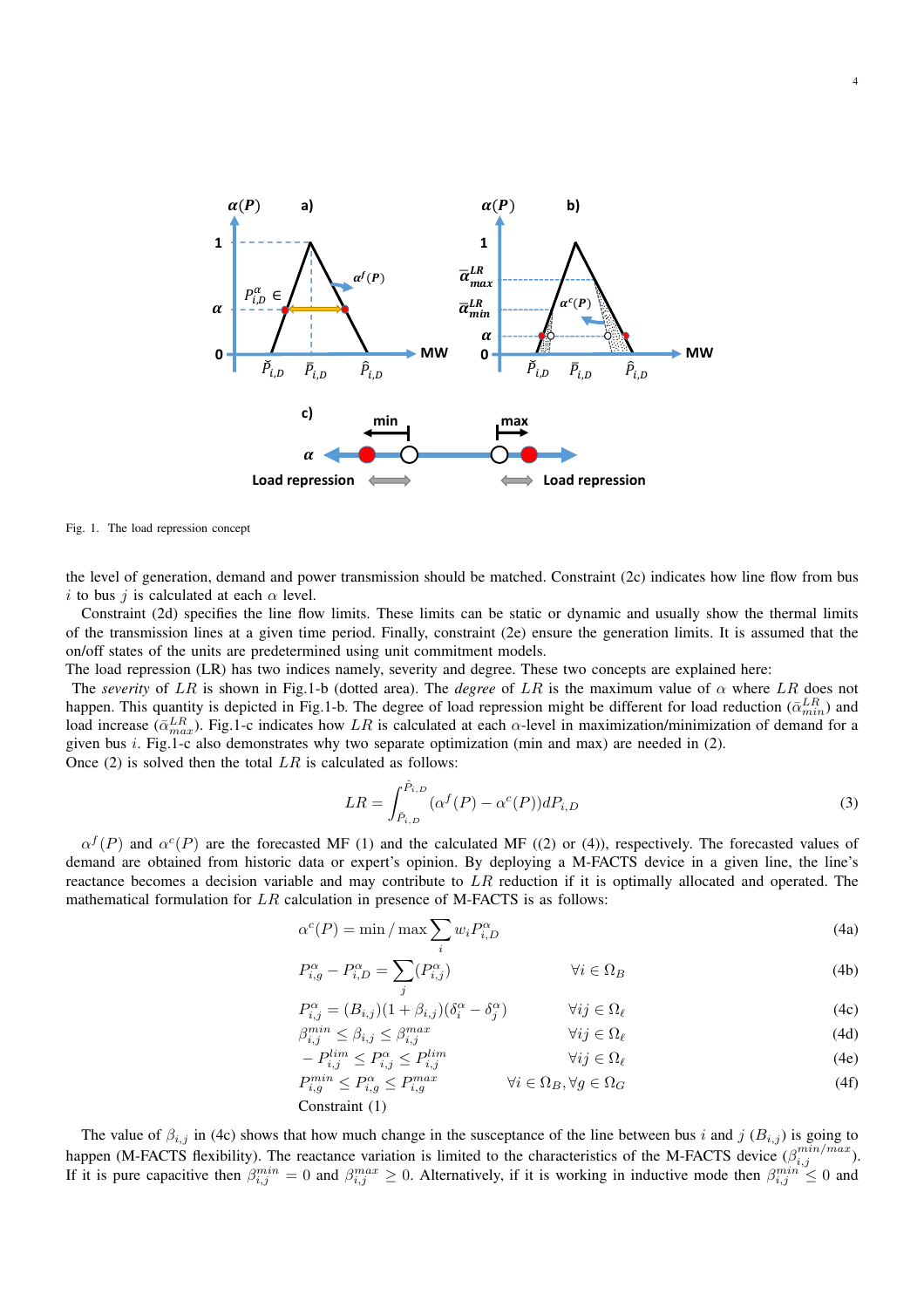$\beta_{i,j}^{max}=0.$ 

The M-FACTS deployed on a specific transmission line can be operated in different modes based on the operating condition of the system. For example, the heavily loaded lines are the best locations for M-FACTS in inductive mode of operation. Alternatively, the lightly loaded lines are the best locations for M-FACTS in capacitive mode of operation.

In reality, the TSO has a limited amount of M-FACTS devices available to deploy in the system so it is essential to efficiently utilize them in normal and contingency conditions. The following optimization answers this question:

$$
\alpha^{c}(P) = \min / \max \sum_{i} w_{i} P_{i,D}^{\alpha}
$$
\n(5a)

$$
\sum_{i,j \in \Omega_{\ell}} |\beta_{i,j}| \le \bar{\tau} \tag{5b}
$$

$$
P_{i,g}^{\alpha} - P_{i,D}^{\alpha} = \sum_{j} (P_{i,j}^{\alpha}) \qquad \qquad \forall i \in \Omega_B
$$
 (5c)

$$
P_{i,j}^{\alpha} = (B_{i,j})(1 + \beta_{i,j})(\delta_i^{\alpha} - \delta_j^{\alpha}) \qquad \forall ij \in \Omega_{\ell}
$$
\n(5d)

$$
\beta_{i,j}^{min} \le \beta_{i,j} \le \beta_{i,j}^{max} \qquad \qquad \forall ij \in \Omega_\ell \tag{5e}
$$

$$
-P_{i,j}^{lim} \le P_{i,j}^{\alpha} \le P_{i,j}^{lim} \qquad \qquad \forall ij \in \Omega_{\ell} \tag{5f}
$$

$$
P_{i,g}^{min} \le P_{i,g}^{\alpha} \le P_{i,g}^{max} \qquad \qquad \forall i \in \Omega_B, \forall g \in \Omega_G \tag{5g}
$$

Constraint (1)

where  $\bar{\tau}$  is the total available M-FACTS flexibility in the system.

The overall structure of the proposed model for M-FACTS allocation is shown in Fig. 2.



Fig. 2. The overall structure of the proposed model for M-FACTS allocation

# III. SIMULATION RESULTS

The proposed framework in (4) and (5) are implemented in GAMS [28] and the non-linear problem is solved using KNITRO solver [29]. The simulations are implemented on two transmission networks namely 5-bus PJM network, IEEE 24-bus system and IEEE 118-bus system.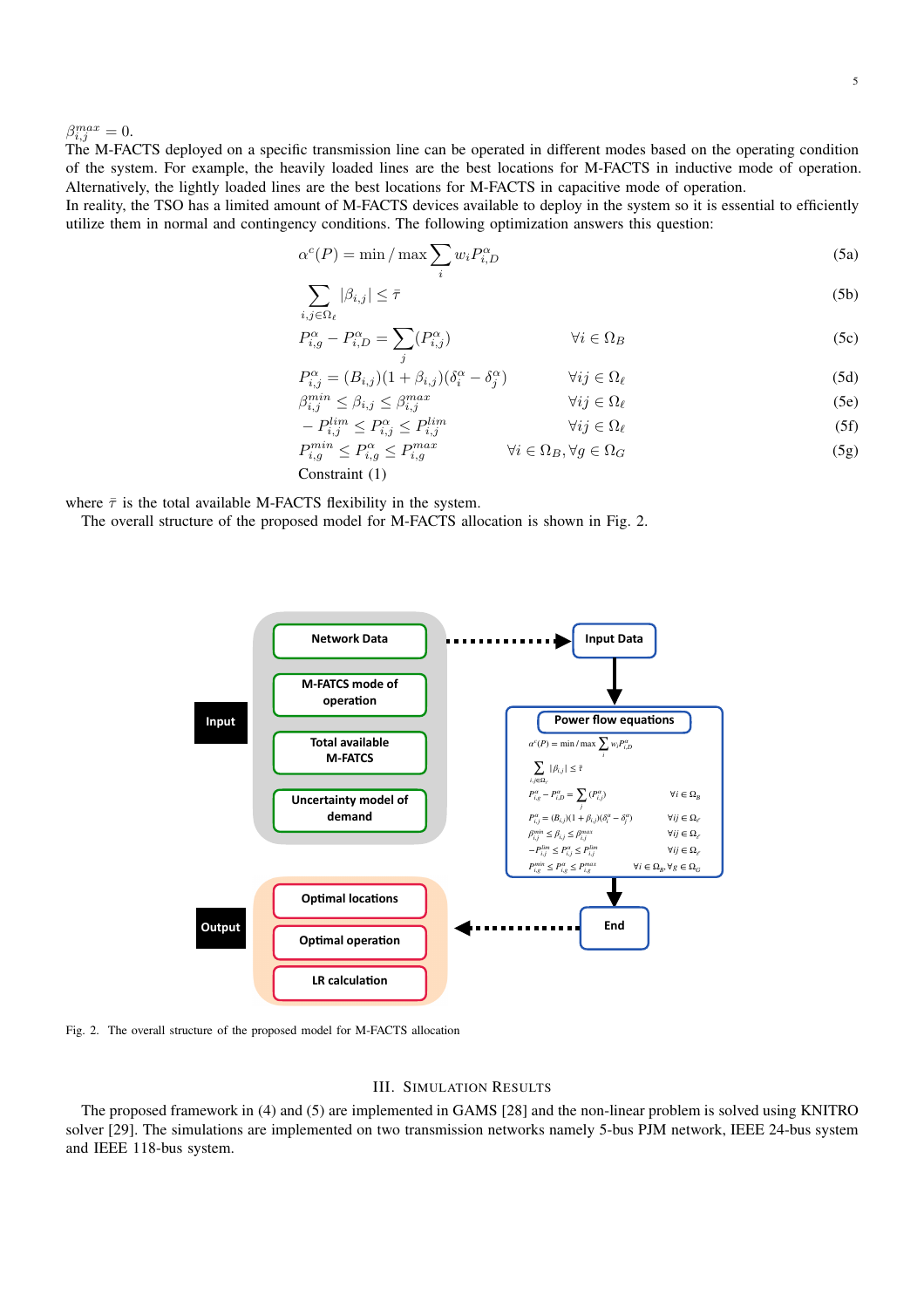# *A. Five bus system*

The data of the system under study is shown in Fig. 3. This network has 6 transmission lines 4 load points. The network



Fig. 3. Five bus network for explaining the repression concept

characteristic data is provided in Table I.

TABLE I LINE CHARACTERISTICS OF 5 BUS NETWORK

| from bus | to bus | $X$ (PU) | Limit (MW) |
|----------|--------|----------|------------|
|          | 2      | 0.030    | 240        |
|          |        | 0.050    | 270        |
|          | 5      | 0.060    | 250        |
| 2        | 3      | 0.025    | 270        |
| 3        |        | 0.030    | 270        |
|          |        | 0.020    | 270        |

The forecasted values of demand  $(\bar{P}_{i,D})$  are specified in Fig. 3. The upper and lower values of demand  $(\hat{P}_{i,D}, \check{P}_{i,D})$  are assumed to be  $\pm 5\%$  more/less than the forecasted values. The forecast error can be different from what is considered in this work but the general concept of the proposed framework remains valid.

The LR calculation is done for four different strategies namely:

- Strategy  $c_1$ : Base case in which no M-FACTS device exists in the network  $\beta_{i,j}^{min/max} = 0$ . The network impedances are unchanged in this strategy.
- Strategy  $c_2$ : Inductive M-FACTS  $\beta_{i,j}^{min} \leq 0$ ,  $\beta_{i,j}^{max} = 0$ . In this case, the reactance increase is used for reducing the line loading.
- Strategy  $c_3$ : Capacitive M-FACTS  $\beta_{i,j}^{min} = 0$ ,  $\beta_{i,j}^{max} \ge 0$ . In this case, the reactance reduction is used for attracting flow from the heavily loaded lines.
- Strategy  $c_4$ : Smart (coordinated Inductive-Capacitive) M-FACTS are considered  $\beta_{i,j}^{min} \leq 0$ ,  $\beta_{i,j}^{max} \geq 0$ . The reactance of some lines are increase while reducing the reactance on some other lines.

It is assumed that all lines are equipped with M-FACTS devices  $(c_{2-4})$  and all  $w_i$  in (4) are equal. The M-FACTS capacity is assumed to be a percentage of the line's impedance. It is assumed that the actions of all M-FACTS are coordinated with each other. The load repression in all buses with demand are depicted for different control strategies in Fig.4. Fig.4 is explained as follows: Bus 1 does not show any load repression. The reason is that this bus has sufficient generation capacity and is not dependant on the transmission system adequacy. The bus 5 is not depicted since it does not have any demand connected to it. The remaining buses (bus 2,3,4) show load repression (in load increase direction). The degree and severity of load repression in  $c_4$  case (both inductive and capacitive) model of operation is less than three other cases. The base case  $c_1$  (with no M-FACTS), the degree and severity of LR is maximum.

The total  $LR$  is calculated using (3) and the results are given in table II. It can be observed that not only the total  $LR$  reduces in  $c_4$  (compared to  $c_1$ ) but also the degree of repression ( $\bar{\alpha}_{max}^{LR}$ ) decreases. The optimal dispatch ( $\beta_{i,j}$ ) decision for M-FACTS devices in different strategies are given in table III.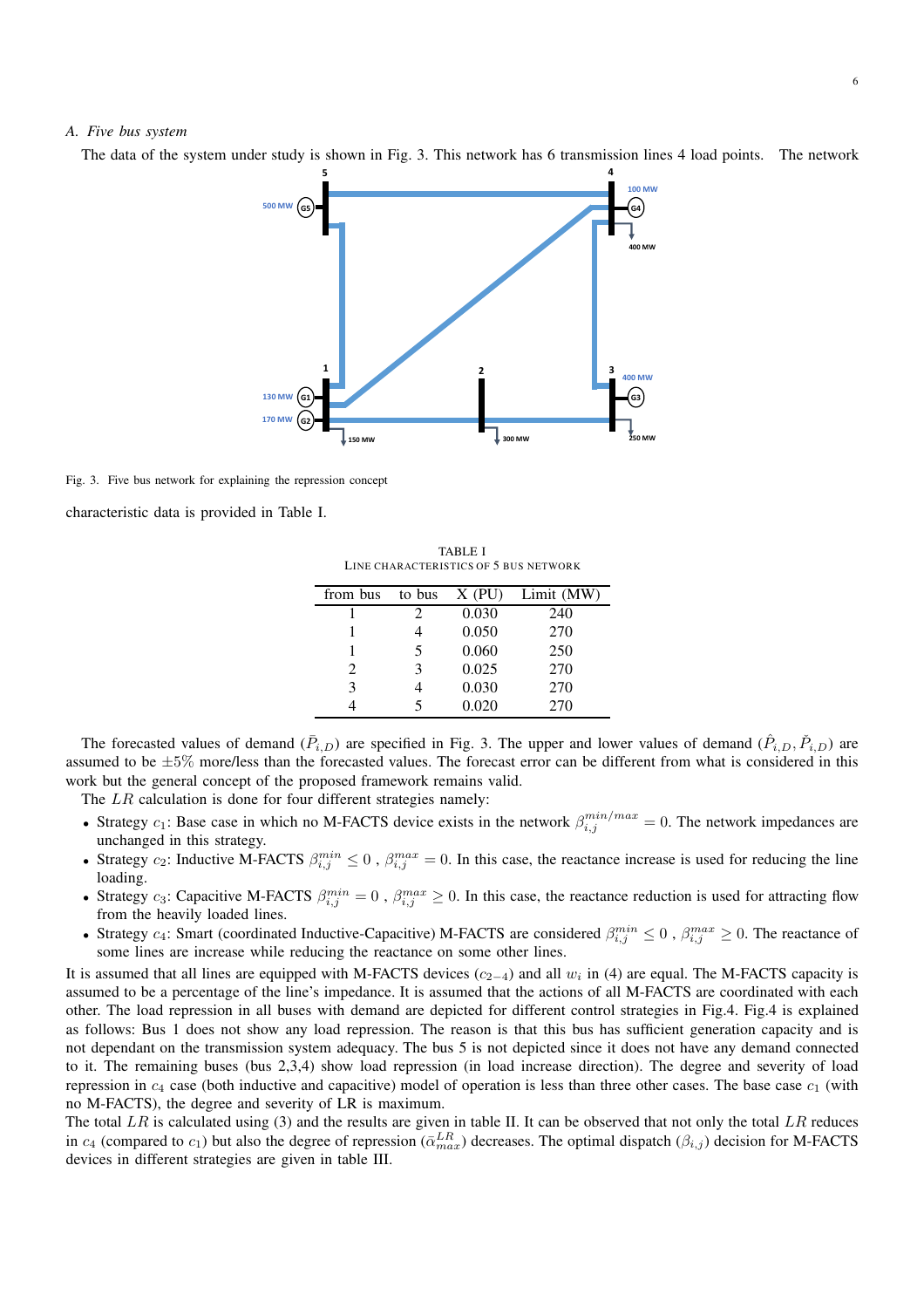

Fig. 4. The LR for  $c_1$ : Base,  $c_2$ : Inductive,  $c_3$ : Capacitive,  $c_4$ : Smart in five bus network case

TABLE II TOTAL LR FOR 5 BUS SYSTEM IN DIFFERENT STRATEGIES

| Strategy                                                 | C1     | $c_2$ | Cз     | $c_{4}$ |
|----------------------------------------------------------|--------|-------|--------|---------|
| $LR$ (MW)                                                | 17.427 | 8.926 | 10.396 | 3.255   |
| $\tilde{\alpha}_{i=1,\underline{max}}^{\underline{\mu}}$ |        |       |        |         |
| $=2,max$                                                 | 0.70   | 0.57  | 0.62   | 0.33    |
| 3,max                                                    | 0.70   | 0.58  | 0.61   | 0.32    |
| max                                                      | 0 80   | 0.55  | () 6() | 0.35    |



Fig. 5. Impact of M-FACTS capacity on load repression of 5 bus network in different strategies: Sensitivity analysis;  $c_2$ : Inductive ,  $c_3$ : Capacitive ,  $c_4$ : Smart

The capacity of M-FACTS devices are changed from 0 to 40% and the impact on total  $LR$  are shown in Fig. 5. The most effective strategy is inductive-capacitive coordination  $(c_4)$  for this system.

#### *B. IEEE 24 bus system*

The single line diagram of IEEE 24 bus system is depicted in Fig. 6. The data of this system is available in [30]. In this case, it is assumed that  $\tilde{P}_{i,D} = 0.9 \bar{P}_{i,D}$  and  $\hat{P}_{i,D} = 1.1 \bar{P}_{i,D}$ . This system does not show any load repression in the intact condition. Now, the impact of all single-line outages on  $LR$  are investigated and the results are shown in Fig. 7. The most severe contingencies are the outages of  $L_{3-24} \& L_{15-24}$  where  $LR = 30MW$  in base case (c<sub>1</sub>).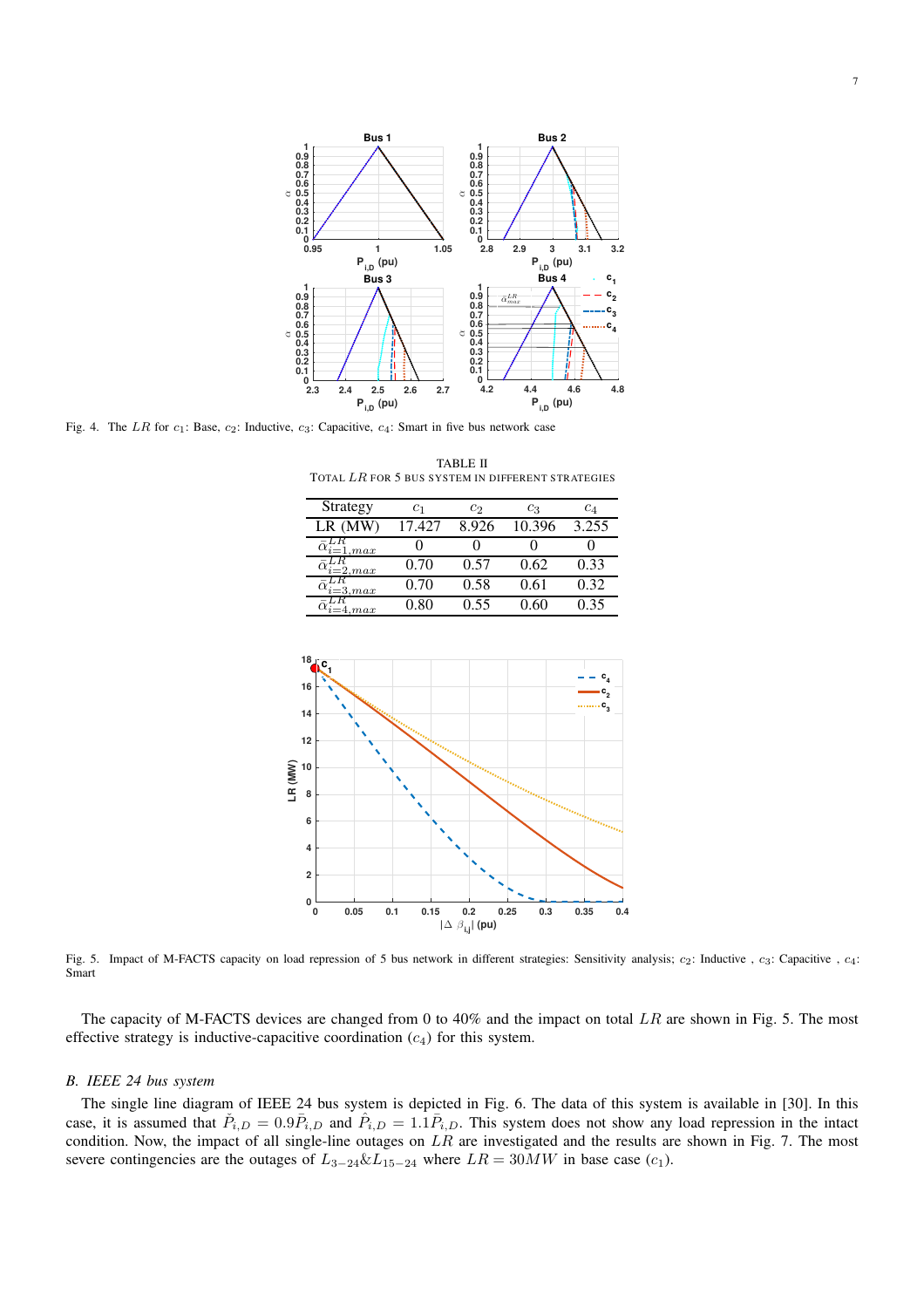TABLE III M-FACTS DISPATCH  $(\beta_{i,j})$  for 5 bus system in different strategies

| FACTS location $(i - j)$ | $c_2$     | $c_3$  | $c_4$     |
|--------------------------|-----------|--------|-----------|
| $2 - 1$                  | $-0.1499$ | 0.0520 | $-0.0965$ |
| $4 - 1$                  |           | 0.2000 | 0.2000    |
| $5-1$                    |           | 0.2000 | 0.2000    |
| $3-2$                    | $-0.0760$ | 0.1196 | 0.1171    |
| $4 - 3$                  | $-0.1057$ | 0.1054 | $-0.0561$ |
| $5 - 4$                  | $-0.2000$ |        | $-0.2000$ |



Fig. 6. Single line diagram of IEEE 24 bus system



Fig. 7. Impact of M-FACTS capacity and line contingencies on the load repression of IEEE 24 bus network in different strategies: Sensitivity analysis;  $c_2$ : Inductive,  $c_3$ : Capacitive,  $c_4$ : Smart

Similar to the previous case, the capacity of M-FACTS devices are changed from 0 to 40% and the impact on total  $LR$  are shown in Fig. 8 and the line contingencies with  $LR \geq 0$  are plotted. As it can be observed in this figure, the most effective strategy is inductive-capacitive coordination  $(c_4)$  for this system.

It is important to know which buses are contributing to the  $LR$  when a contingency happens. The impacts of different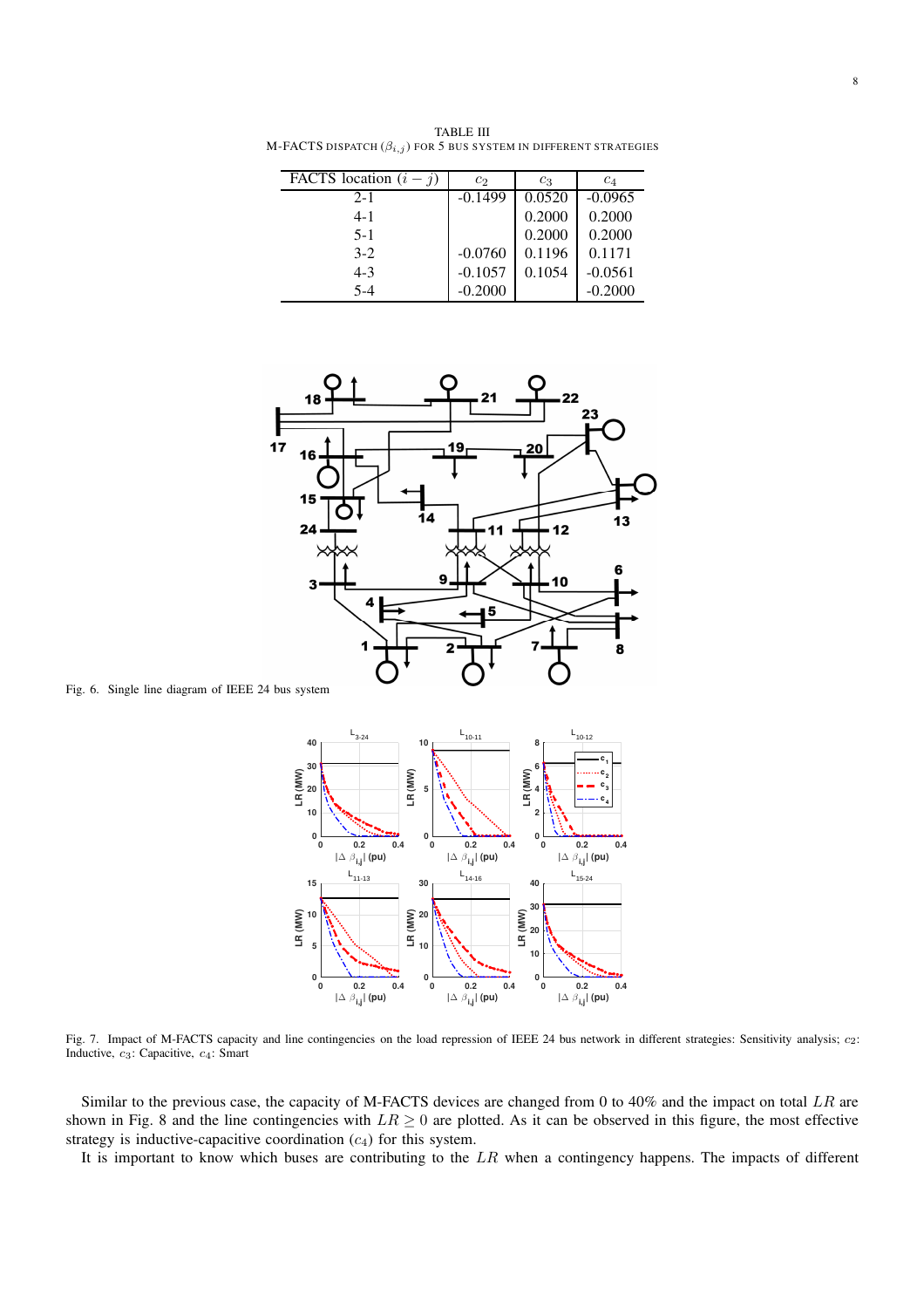contingencies on the load repression vs M-FACTS capacity are shown in Fig. 8. As it is expected, the location of the bus, the amount of load on that bus, and also the contingency affect the  $LR$  in each strategy. For example, on bus 3, the  $LR$  is 8.99 MW when the line connecting bus 15-24 is out of service. With the increase of M-FACTS capacity, this LR reduces in all strategies  $(c_{2,3,4})$ . Obviously, the most efficient way of dealing with LR is  $c_4$  strategy in which, the LR becomes zero at  $|\beta_{i,j}| = 0.18$  pu. The optimal M-FACT deployment/exploitation vs the  $\bar{\tau}$  (5) is plotted in Fig.9 in different strategies. This



Fig. 8. Impact of contingencies and M-FACTS capacity on load repression of different buses in each strategy;  $c_2$ : Inductive ,  $c_3$ : Capacitive ,  $c_4$ : Smart in IEEE 24 bus system

graph shows how TSO should react against the  $L_{15-24}$  outage in different strategies. For example, in pure inductive M-FACTS



Fig. 9. The optimal M-FACTS deployment vs available M-FACTS flexibility in each strategy when  $L_{15-24}$  is out of service in IEEE 24 bus system (c<sub>2</sub>), the order of activating the M-FACTS is  $L_{1-3} \rightarrow L_{12-23} \rightarrow L_{10-11} \rightarrow L_{11-13}$ .

#### *C. IEEE 118 bus system*

The proposed model described in (5) is applied to the IEEE 118 bus system. The system data is available in [31]. The original system does not show any load repression. In order to put some stress on the system, the thermal limits of the transmission lines are intentionally reduced by 30%. The  $\beta_{i,j}^{max} = \beta_{i,j}^{min}$  is assumed to be 0.15. The up/down flexibility may not be equal in practice but it does not change the problem formulation. The single line diagram of IEEE 118 bus system as well as the M-FACTS allocation in different strategies  $(c_{1,2,3,4})$  is depicted in Fig. 10. The total number of candidate lines for hosting the M-FATCS is limited to 12 lines. The total load repression in different operating modes are given in Table IV.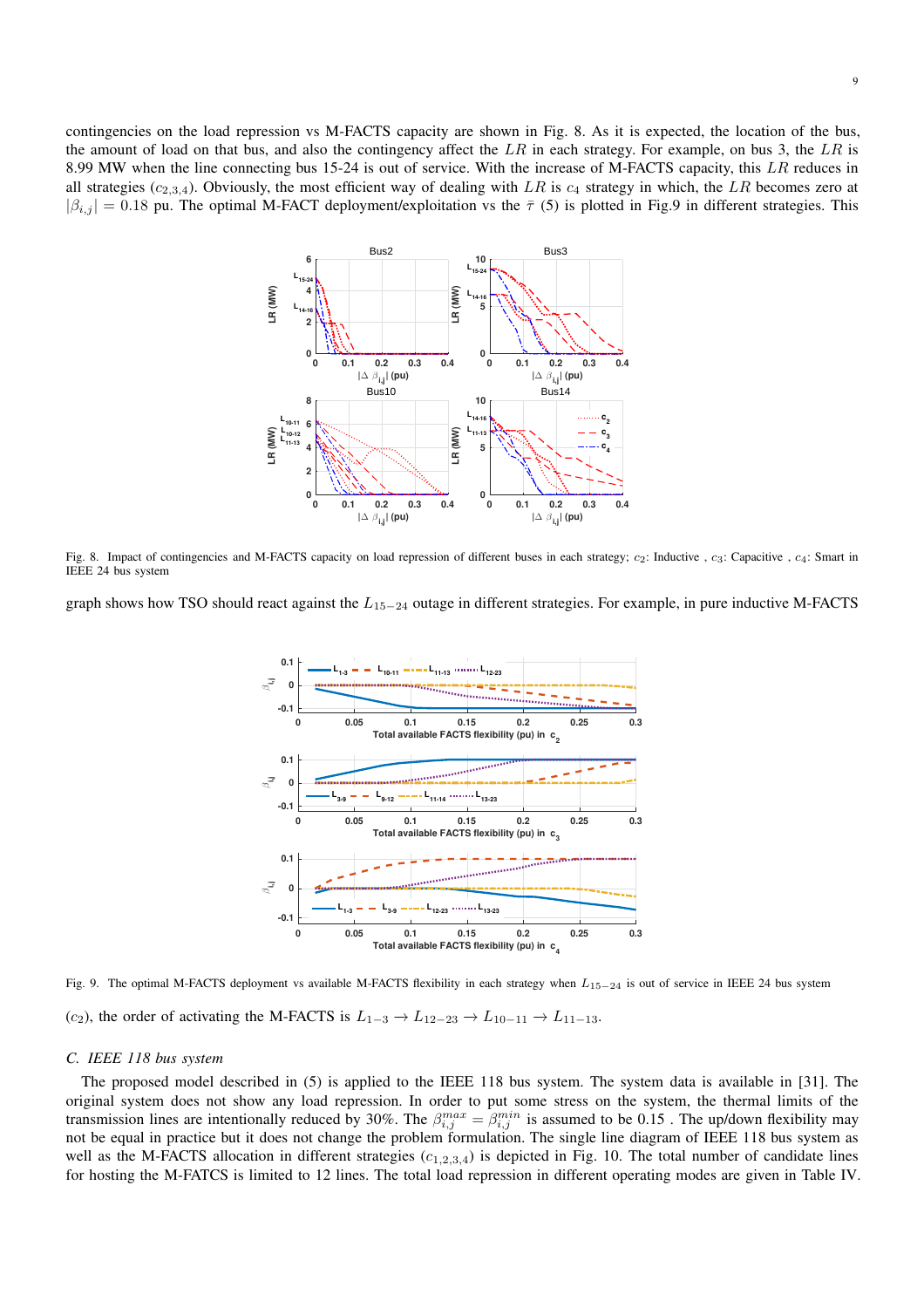

Fig. 10. IEEE 118 bus network M-FACTS allocation in different modes of operation

TABLE IV TOTAL LR FOR IEEE 118-BUS SYSTEM IN DIFFERENT STRATEGIES

| Strategy  | C1     | ဟ      | CЗ     |        |
|-----------|--------|--------|--------|--------|
| $LR$ (MW) | 76.389 | 51.799 | 53.253 | 45 255 |

The values of LR in Table IV, shows a clear reduction when moving from  $c_1$  (no M-FACTS) to  $c_4$  strategy. From LR point of view the  $c_4$  strategy is the most efficient one for reducing the system's load repression. However, the  $c_4$  mode of operation requires more coordination between the M-FACTS. Some of them should work in inductive mode while the rest of them are in capacitive mode. This implies the necessity of communication systems to maintain this coordination.

## *D. Future work*

There are several routes that the proposed framework can be extended as follows:

- The impact of flexible transmission network on unit commitment formulation should be investigated.
- A more detailed multi-period AC-OPF can better characterize the impact of M-FACTS on transmission systems.
- The impact of M-FATCS on voltage stability should be investigated. Altering the line impedance will change the loadability margin of a given system. This should be taken into account to avoid technical problems for the system hosting M-FACTS.
- The uncertainty of wind power generation should be taken into account to avoid financial and technical risks [32]. If wind uncertainty is modeled using stochastic models then a possibilistic-scenario based model [33] can be used.
- The risk of cyber attacks on M-FACTS should be investigated. The attackers may endanger the security of the power system by sending false commands to these devices and cause cascading failures.
- It should be noted that if the power flow is pushed from a heavily loaded line to less loaded line the destination line also remains in safe operating condition.
- Cost-benefit analysis can justify the optimal investment decisions for the TSO.

# IV. CONCLUSION

The proposed method can provide useful indicators to TSO in effectively dispatching the transmission network using M-FACTS. The main findings of this paper are outlined as follows: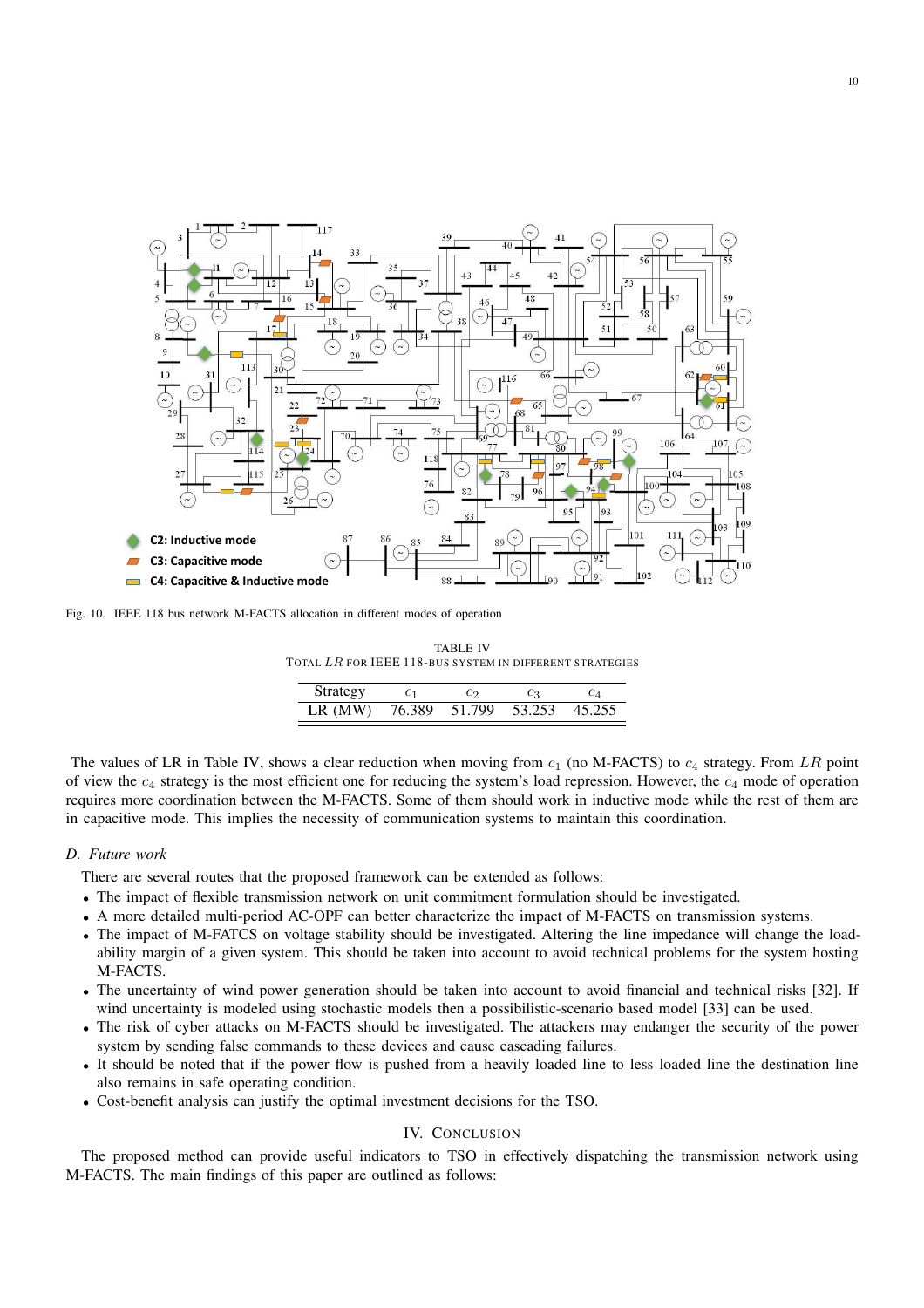- The optimal operating settings of M-FACTS are should be dynamically updated to cope with the possible changes. The modular configuration of M-FACTS allows them to be redeployed with a short lead time if needed.
- The deployment line of M-FACTS as well as the size of it have significant impacts on the control-ability of the transmission network. This is due to the physical rules behind the OPF equations. It is important to optimally determine the capacity as well as the location of them otherwise, the anticipated flexibility will not be achieved.
- The optimal deployment strategy will remain valid as far as the network topology remains intact. If it is changed due to maintenance or contingencies then the flexibility of the configured M-FACTs is affected.
- The presence of uncertain renewable power generation can increase the uncertainty of the net load at each given bus. This has the potential to increase the load repression and M-FACTS can be helpful to manage it.
- The M-FACTS is considered as a non-wire solution since it does not require building new overhead lines. However, if the planning of M-FACTS as well as the traditional overhead lines are done simultaneously then a higher level of flexibility will be achieved.

#### ACKNOWLEDGEMENTS

The work done by Alireza Soroudi is supported by a research grant from Science Foundation Ireland (SFI) under the SFI Strategic Partnership Programme Grant No. SFI/15/SPP/E3125. The opinions, findings and conclusions or recommendations expressed in this material are those of the author(s) and do not necessarily reflect the views of the Science Foundation Ireland.

#### **REFERENCES**

- [1] T. Amraee and H. Saberi, "Controlled islanding using transmission switching and load shedding for enhancing power grid resilience," *International Journal of Electrical Power & Energy Systems*, vol. 91, pp. 135–143, 2017.
- [2] M. Mohammadpourfard, Y. Weng, M. Pechenizkiy, M. Tajdinian, and B. Mohammadi-Ivatloo, "Ensuring cybersecurity of smart grid against data integrity attacks under concept drift," *International Journal of Electrical Power & Energy Systems*, vol. 119, p. 105947, 2020.
- [3] L. Furby, P. Slovic, B. Fischhoff, and R. Gregory, "Public perceptions of electric power transmission lines," *Journal of Environmental Psychology*, vol. 8, no. 1, pp. 19 – 43, 1988.
- [4] E. M. Gouveia and M. A. Matos, "Symmetric ac fuzzy power flow model," *European Journal of Operational Research*, vol. 197, no. 3, pp. 1012 1018, 2009.
- [5] V. Sastry, *Distributed Facts Device For Flow Controls*. Idea Publishing, 2020.
- [6] P. Maghouli, S. H. Hosseini, M. Oloomi Buygi, and M. Shahidehpour, "A scenario-based multi-objective model for multi-stage transmission expansion planning," *IEEE Transactions on Power Systems*, vol. 26, no. 1, pp. 470–478, 2011.
- [7] D. M. Divan, W. E. Brumsickle, R. S. Schneider, B. Kranz, R. W. Gascoigne, D. T. Bradshaw, M. R. Ingram, and I. S. Grant, "A distributed static series compensator system for realizing active power flow control on existing power lines," *IEEE Transactions on Power Delivery*, vol. 22, no. 1, pp. 642–649, Jan 2007.
- [8] D. Kumari, S. Chattopadhyay, and A. Verma, "Improvement of power flow capability by using an alternative power flow controller," *IEEE Transactions on Power Delivery*, pp. 1–1, 2020.
- [9] D. Divan and H. Johal, "Distributed facts a new concept for realizing grid power flow control," in *2005 IEEE 36th Power Electronics Specialists Conference*, June 2005, pp. 8–14.
- [10] H. Parastvand, O. Bass, M. A. S. Masoum, A. Chapman, and S. Lachowicz, "Cyber-security constrained placement of facts devices in power networks from a novel topological perspective," *IEEE Access*, vol. 8, pp. 108 201–108 215, 2020.
- [11] H. Pourbabak, T. R. Nudell, and W. Su, "An efficient algorithm for dispatch of modular facts devices in transmission planning," in *2019 IEEE Power Energy Society General Meeting (PESGM)*, 2019, pp. 1–5.
- [12] G. S. Chawda, A. G. Shaik, O. P. Mahela, S. Padmanaban, and J. B. Holm-Nielsen, "Comprehensive review of distributed facts control algorithms for power quality enhancement in utility grid with renewable energy penetration," *IEEE Access*, vol. 8, pp. 107 614–107 634, 2020.
- [13] B. Li, G. Xiao, R. Lu, R. Deng, and H. Bao, "On feasibility and limitations of detecting false data injection attacks on power grid state estimation using d-facts devices," *IEEE Transactions on Industrial Informatics*, vol. 16, no. 2, pp. 854–864, 2020.
- [14] L. J. Kovalsky, H. Khalilinia, N. Torabi, M. T. G. Stuber, S. Tayyab, A. A. Khan, and H. Inam, "Fast post-fault phase reactance balancing," Jun. 18 2020, uS Patent App. 16/700,073.
- [15] R. T. Kreutzer and M. Sirrenberg, "Fields of application of artificial intelligence—energy sector, smart home, mobility and transport," in *Understanding Artificial Intelligence*. Springer, 2020, pp. 195–210.
- [16] B. Meyer, J. Astic, P. Meyer, F. Sardou, C. Poumarede, N. Couturier, M. Fontaine, C. Lemaitre, J. Maeght, and C. Straub, "Power transmission technologies and solutions: The latest advances at rte, the french transmission system operator," *IEEE Power and Energy Magazine*, vol. 18, no. 2, pp. 43–52, 2020.
- [17] A. Tupitsina, "The effect of a static synchronous series compensator on transient properties of the system," 2020.
- [18] B. Liu and H. Wu, "Optimal d-facts placement in moving target defense against false data injection attacks," *IEEE Transactions on Smart Grid*, 2020. [19] M. Anello and A. Del Rosso, "Optimal placement, sizing and control of distributed series reactor to improve system reliability," in *2017 IEEE PES Innovative Smart Grid Technologies Conference-Latin America (ISGT Latin America)*. IEEE, 2017, pp. 1–6.
- [20] K. Radhakrishna, D. T. Ananthapadmanabha, M. Kumar, and R. Chidanandappa, "Minimization of losses in distribution system with d-facts devices," *Int. J. Electr. Eng. Technol*, vol. 7, pp. 1–15, 2016.
- [21] B. V. Hála, "Unified control of communication with devices and external systems in smart grid environments," 2018.
- [22] A. J. Conejo, M. Carrión, J. M. Morales *et al., Decision making under uncertainty in electricity markets*. Springer, 2010, vol. 1.
- [23] M. A. Matos and E. M. Gouveia, "The fuzzy power flow revisited," *IEEE Transactions on Power Systems*, vol. 23, no. 1, pp. 213–218, 2008.
- [24] E. M. Gouveia and P. M. Costa, "Constrained fuzzy power flow models with correlation between nodal injections," *International Transactions on Electrical Energy Systems*, vol. 26, no. 1, pp. 94–105, 2016.
- [25] W. Duch, R. Adamczak, and K. Grabczewski, "A new methodology of extraction, optimization and application of crisp and fuzzy logical rules," *IEEE Transactions on Neural Networks*, vol. 12, no. 2, pp. 277–306, 2001.
- [26] M. A. Matos and E. M. Gouveia, "The fuzzy power flow revisited," *IEEE Transactions on Power Systems*, vol. 23, no. 1, pp. 213–218, 2008.
- [27] S. Mabuchi, "An approach to the comparison of fuzzy subsets with an alpha-cut dependent index," *IEEE Transactions on Systems, Man, and Cybernetics*, vol. 18, no. 2, pp. 264–272, 1988.